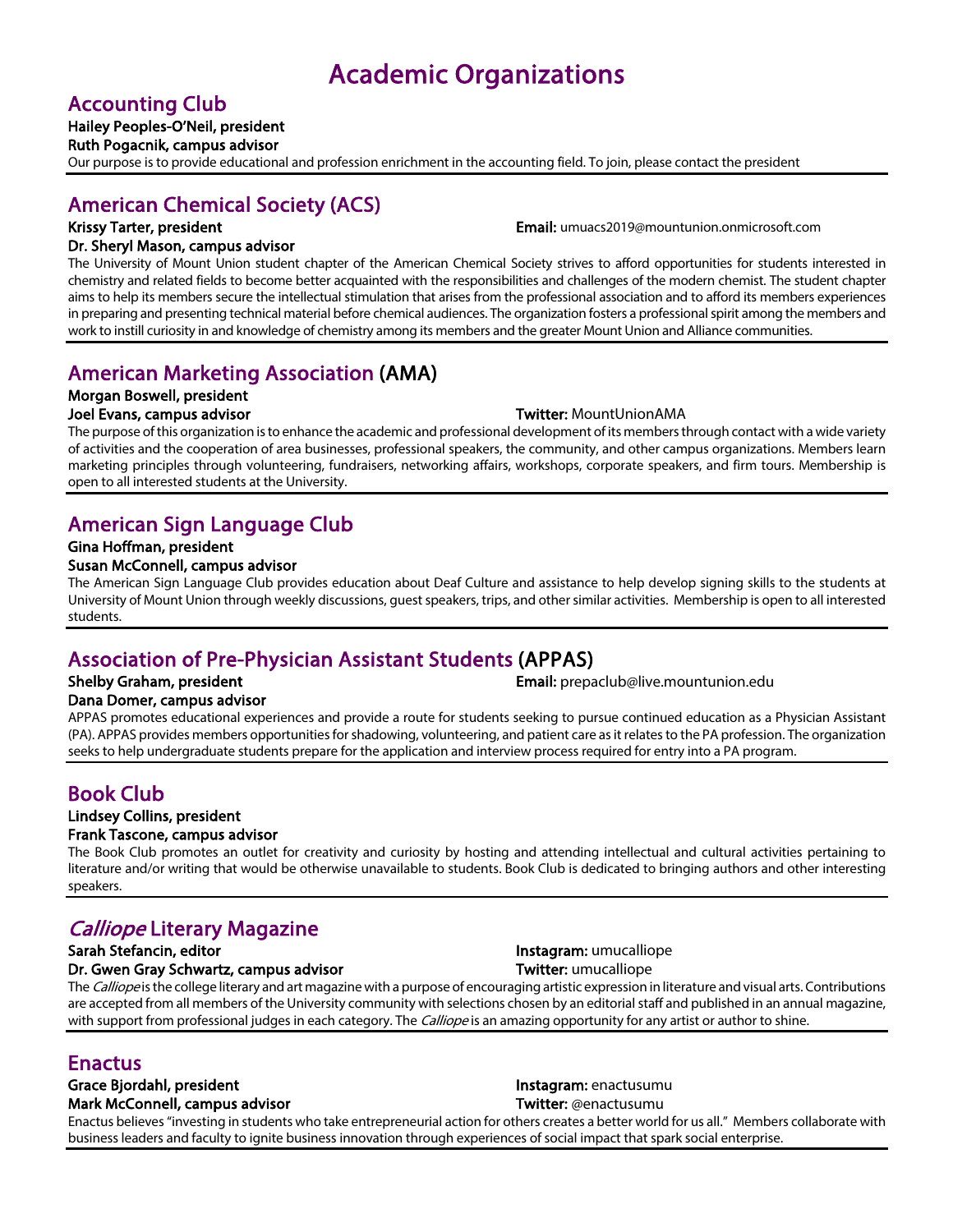# Exercise Science Club Justin Sturgill, president

### Dr. Kelsey Scanlon, campus advisor

The purpose of the Exercise Science Club is to provide its members with practical experiences with the field of exercise science. Membership is open to those majoring, minoring, or with an interest in exercise science.

# Freedom Society Howard Frazier, president

### Dr. John Recchiuti, campus advisor

Freedom Society is committed to fostering free speech and intellectual debate on Mount Union's campus and beyond. Members get together to share company and discuss current political and social issues in a respectful manner.

## French Culture Club

### Anastasia Shipman, president

#### Dr. Bertrand Landry, campus advisor

French Culture Club exists to promote the activities of the French Department and foster a community among students of the French language to broaden worldviews, improve language proficiency, and sponsor activities that feature French culture.

# Inter-Science Research Club Haley Maher, president

#### Dr. Tomas Barrett, campus advisor

among health-related sciences, which includes, but is not limited to, Exercise Science, Biology, Biochemistry, and Chemistry departments across campus, to discuss current research in relevant fields, and to provide revenue for trans-disciplinary faculty-student research.

# Japanese Club<br>Briana Erler, president

### Dawn Adams, campus advisor

Japanese Club, as an academic organization, is a club with the goal of organizing and promoting Japanese activities on the Mount Union campus as well as fostering a sense of community among students from Japan and those who are interested in Japanese Culture. If interested in joining, please click here to sign up!

# Model United Nations Tanner Dixon, president

#### Dr. Francis Schortgen, campus advisor

The purpose of the Model United Nations Club is to promote a better understanding of the United Nations and provide the grounds for an active simulation of the United Nations. A primary goal of this organization is an active participant in Model United Nations conferences and tournaments.

# The Mount Union Players Amy Ali, president

#### Kevin Kern, campus advisor

Mount Union Players is a student led organization that supplements the Theatre Department. We are the main source of information for Theatre majors but welcome all majors to join us for our meetings and activities.

## National Aspiring Educators Association

### Olivia Powers, president

### Dr. Donna Bishop, campus advisor

Student National Educators Association (SNEA) provides for college students interested in education the opportunity of personal and professional growth, gaining understanding of the programs of the education field, professional membership on the local, state, and national levels during preparation period for a career in education, and higher standards of teacher preparation.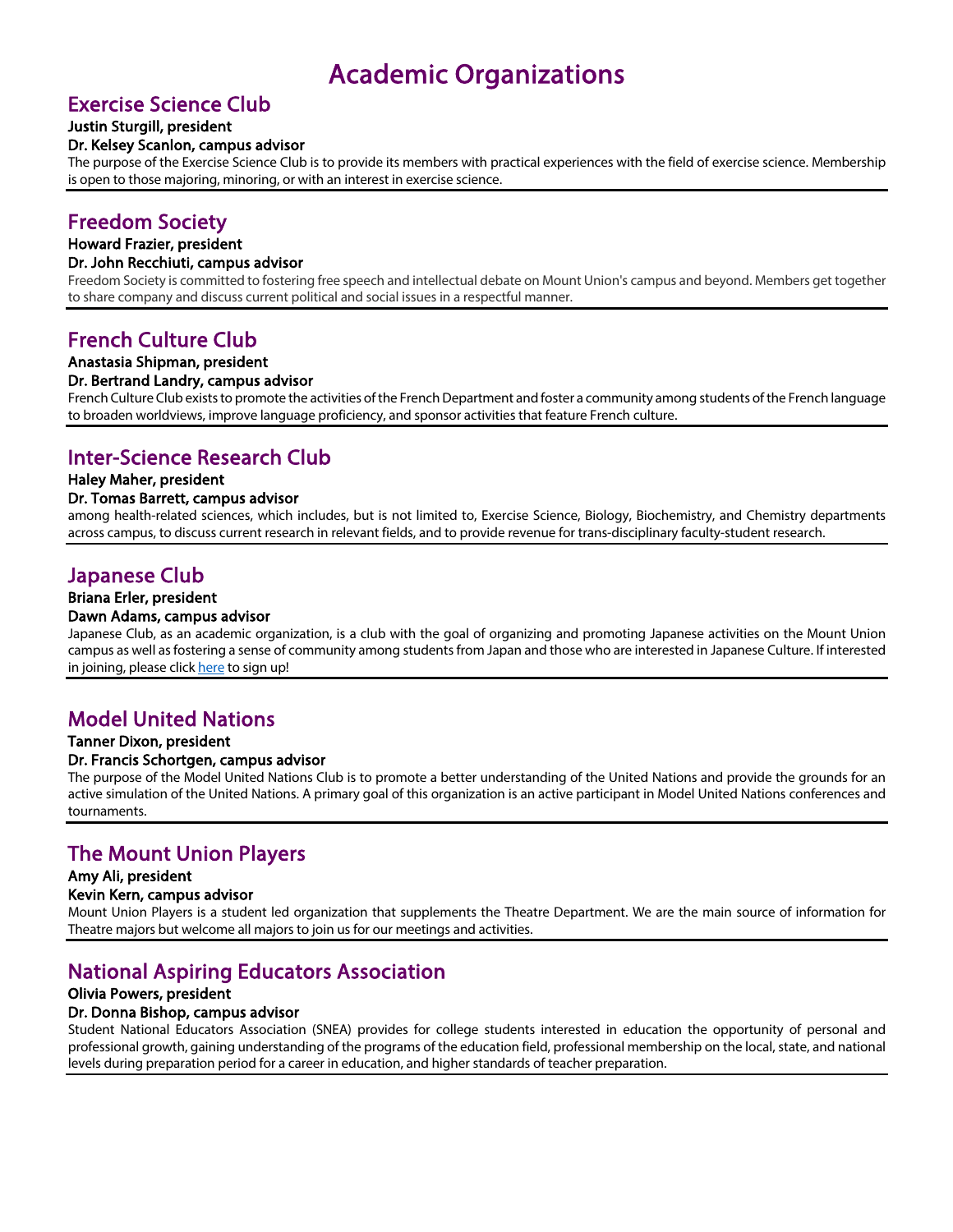# National Security & International Affairs Club Zachary Berdysz, president

### Dr. Francis Schortgen, campus advisor

The purpose of the NSIA club is to promote a better understanding of the national security threats facing the United States, to discuss and actively participate in current national security threats through discussion, and to offer campus-wide programming in this arena through the area.

## Ohio Collegiate Music Education Association (OCMEA)

Abigail McElroy, president **Email:** umuocmea2020@mountunion.onmicrosoft.com Dr. Patricia Boehm, campus advisor **Instagram: ocmea** mountunion

Although this organization is open to all interested students, it is of special interest to music education majors. The organization provides students with the benefits of professional association and help to foster a professional attitude.

# Peace Building Society Allie Hrovat, president

### Dr. Nicole Johnson, campus advisor

The purpose of The Peace Building Society is to educate the community and campus, and improve members' understanding of social issues, through activities and events to raise awareness, on issues ranging from local to global, and finding responsible citizenship through peacebuilding.

## Physical Therapy Pre-Professional Club

### Monique Samrani, president

### Dr. Megan Salvatore, campus advisor

The purpose of Physical Therapy Pre-Professional Club (PTPC) shall be to provide a supportive network for students interested in careers as a Doctor of Physical Therapy. Through the association, students will have the opportunity to meet practicing physical therapists, connect with volunteer experience, participate in physical therapy events, learn about physical therapy educational requirements, and meet with other students and faculty involved in physical therapy.

# Pre-Dental Club Tori Fanello, president

Dr. Phil LaScola, campus advisor<br>The purpose of the Pre-Dental Club is to provide a community of individuals who share a common interest in the field of dentistry. Pre-Dental Club shall educate, prepare, and support students as they continue their journey to dental school.

# Pre-Medical Professions Club Krissy Tarter, president

Dr. Keith Miller, campus advisor<br>Pre-Medical Professions Club exists to promote awareness of and education about health-related fields, providing students with knowledge and responsibilities they will encounter on the path to and while serving as a health care professional.

# Pre-Law Society Farrel Murphy, president

### Dr. Lee Dionne, campus advisor

Pre-Law Society is an organization open to all students expressing an interest in understanding legal issues. The purpose of the organization is to provide a forum for discussion of matters pertaining to law. The organization is open to all students, not just those with a desire to attend law school.

## Public Relations Student Society of America (PRSSA)

## Payton Zamarelli, president

### Dr. Andrea Ferraro, campus advisor Twitter: UMU\_PRSSA

PRSSA is established on campus to encourage the understanding of current theories and procedures in the practice of public relations; provide students of public relations with the opportunity to become acquainted not only with their peers but with professional practitioners as well; encourage students to adhere to the highest ideals and principles of the practice of public relations, and instill in them a professional attitude.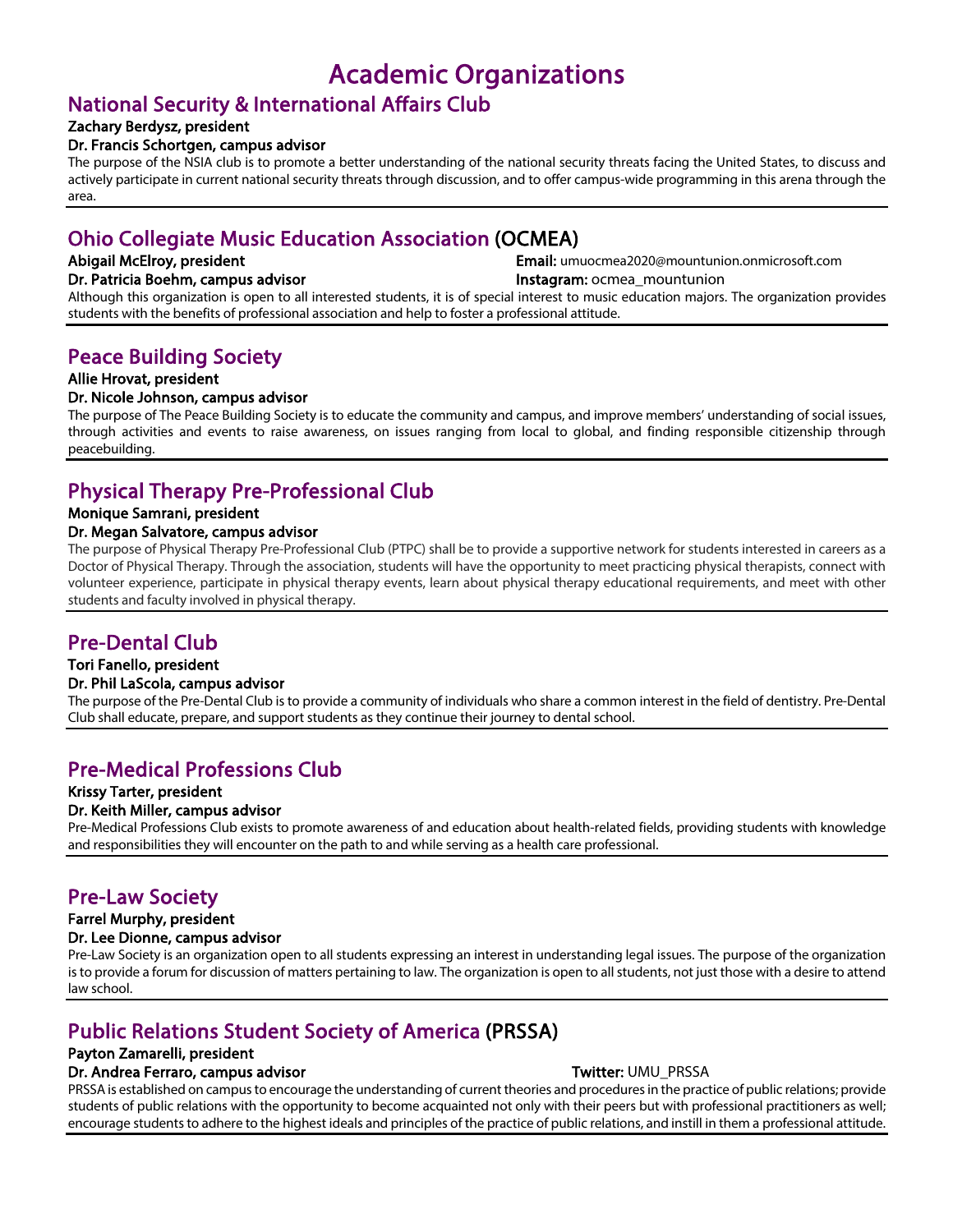## Raider Racing / SAE Baja Club

## Anthony Costanzo, president

### Dr. Chad Korach, campus advisor

The purpose of Raider Racing is to educate students on how to work in a professional team setting, offer hands-on experience through a technical design project, become leaders, and to engage in friendly competition with other schools.

## Raider Robotics

### Obioma (Oscar) Okechukwu, president

### Dr. Chad Korach, campus advisor

The purpose of The Raider Robotics Team shall be to promote the growth of science, technology, engineering, and math (STEM) education. The team looks to accomplish this by providing students at the University of Mount Union, a platform to explore those areas through the participation in the VEX Robotics Competition – University Division.

## Raider Student Media

### Brady Pierce, manager & president

#### Dr. Elizabeth Bandy, campus advisor

### Liz Riggle, campus advisor (WRMU)

Raider Student Media encompasses the *Dynamo* student-run newspaper, WRMU 91.1 FM, the University radio station, and Studio M, the campus YouTube station.

# SHAPE<br>Courtney Beckley, president

Dr. Bruce Pietz, campus advisor SHAPE provides students that have an interest in health and physical education with development opportunities to enhance skills, knowledge, and professional growth. The organization is positively promoted through contributing needed services related to health and physical education in the University and surrounding community. Members also can stimulate professional growth through professional memberships,

# SHRM<br>
Katherine Brodbeck, president Email: umushrmchapter@gmail.com

Dr. Anne Christo-Baker, advisor Twitter: Shrmumu Twitter: Shrmumu The University of Mount Union chapter of SHRM provides students with opportunities to gain knowledge and insight into the effective management of human capital in the field of Human Resources. This organization is affiliated with the national organization, SHRM.

## Society of Physics Students (Sigma Pi Sigma)

### , president

### Dr. Richelle Teeling-Smith, campus advisor

conference attendance, and involvement in club functions.

Society of Physics students is a student organization promoting the study of physics. Membership is defined as having above a 3.5 GPA in all Physics classes taken, to have taken 16 credits worth of physics, and to be invited into the group by the Mount Union Department of Physics and Astronomy Faculty.

## Society of Women Engineers

## Claire Gardner, president

### Dr. Shehla Arif, campus advisor

The purpose of the Society of Women Engineers is a focus on issues of interest to women specializing in engineering and technical careers.

# **Student Society of the American Academy of Physician Assistants**<br>Betsy Ekey, campus advisor<br>The purpose of SAAAPA is to serve as the official organization for the students of the University of Mount Union Physician Assist

to promote academic achievement and clinical excellence, and to promote the physician assistant as a member of the health care delivery team. Students who are members of the UMU PA program are eligible for membership.